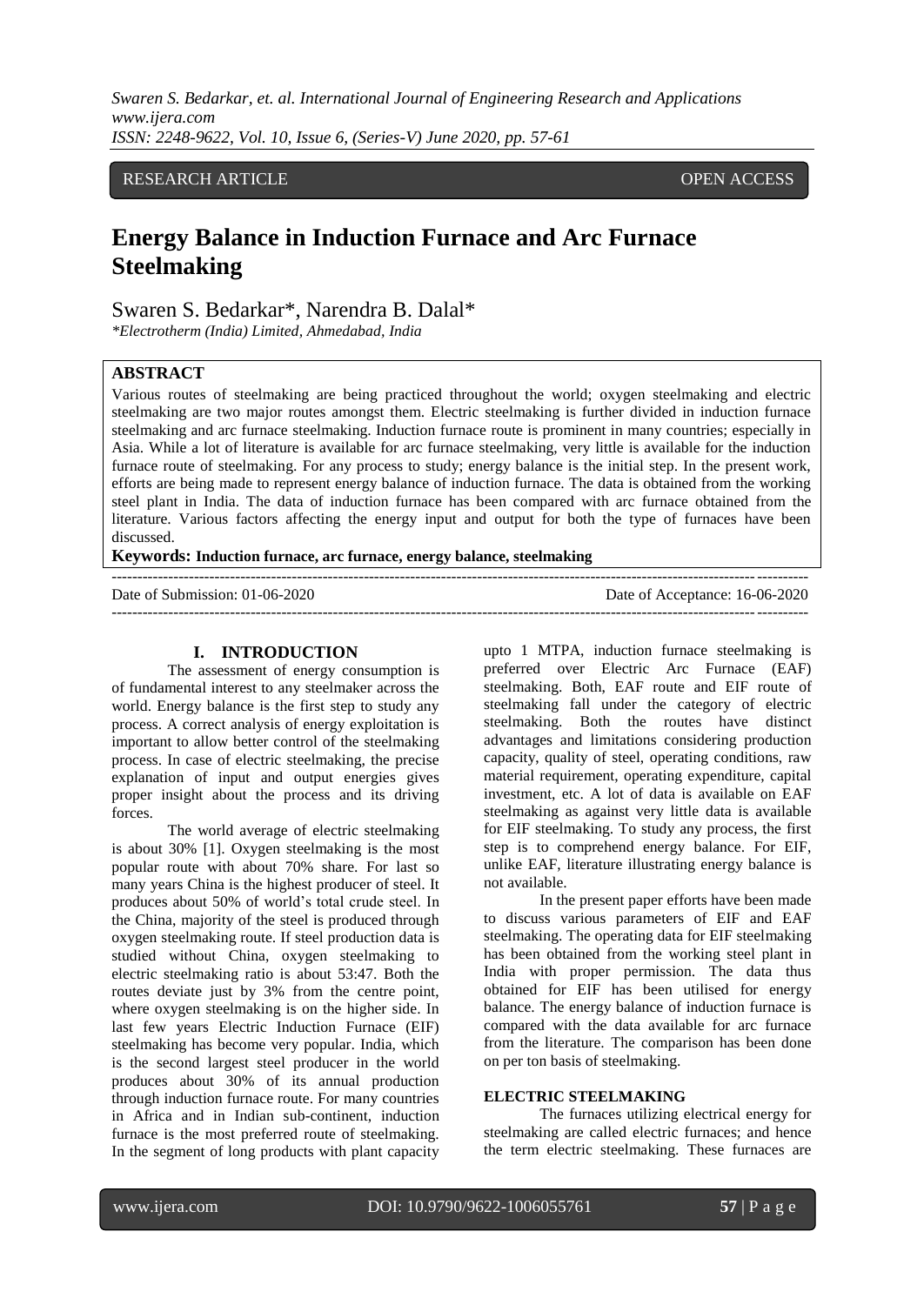mainly used for recycling of steel scrap for steel melting throughout the world. With scarcity of steel scrap use of Directly Reduced Iron (DRI) has become popular [2]. In the present work, discussion has been kept limited to steel scrap remelting.

## *1.1 STEELMAKING IN ELECTRIC ARC FURNACE*

EAF steelmaking is very popular route for scrap remelting. EAFs are used for the production of variety of steels such as plain carbon steel, alloy steel, stainless steel, etc. in the form of long products and flat products. The furnace sizes vary from few kilograms to as big as 250T. Small size furnaces are popular in foundries. Normally, steel plant EAFs start from 15T and above. Initially EAFs were operated with double slag practice i.e. preparation of oxidizing slag at first and then preparation of reducing slag at the end of a process. These operating conditions led to high processing time, low production rate, increased electrode consumption, high electricity consumption, etc. The overall result is high operating cost. Recent developments in EAF include Ultra High Power (UHP) supply, use of oxy-fuel burners, foamy slag practice, bath stirring for better homogeneity, electrode cooling, water cooled panels for side walls, etc. EAFs use basic lining for steelmaking. Basic lining with oxidizing slag leads to refining of steel in terms of phosphorous. Other elements such as C, Si, Mn and to some extent Fe are also oxidized due to oxygen injection. In other words, change in chemistry during EAF steelmaking is inevitable. Final chemistry is adjusted by adding ferro alloys in the ladle. Hence, use of ladle furnace is must in EAF steelmaking. It is important to note that chemical heating has been introduced in EAF steelmaking which reduces electrical energy consumption [3,4].

### *1.2 STEELMAKING IN ELECTRIC INDUCTION FURNACE*

Another electric furnace which is used extensively for steelmaking is induction furnace. EIFs started becoming widespread about 4 decades back. Initially they had limited use only in the foundries. With continuous technological developments and availability of bigger size furnaces enabled EIFs to find their way in steelmaking. Presently, popular sizes for steelmaking range from 8T to 60T. Induction based plants mainly use steel scrap as a raw material. The modern developments that are done in modern induction furnace steelmaking route are,

 Microprocessor based embedded technology using single electronic motherboard which enables fastest and precise control of active electrical energy fed to the melting furnace.

- Digital signal processing enables optimum use of energy in large capacity and high power furnace where multiple rectifiers and inverters are used in furnace power unit.
- Use of fibre optics for communication between digital controller and thyrister which leads to noise free and lag free signal processing.
- Ethernet port facility for communication between furnace power unit and remote computer.
- Use of conveyors and electric magnets in SMS shed to feed the furnace at a higher rate.
- Development of scrap processing units which help in using uniform and sized scrap for steelmaking in induction furnace.
- Scrap processing unit also helps in removal of dust which improves overall yield of scrap during steelmaking.

In Induction furnace steelmaking with steel scrap chemistry of the steel made remains unchanged. The scrap chemistry and molten metal chemistry remain same unless sponge iron or DRI added into it. As mentioned earlier, in the present paper, discussion has been kept limited to melting of scrap. Melting of sponge iron and its effect on bath chemistry, energy consumption and slag generation is not discussed. It is important to note that almost all steelmaking induction furnaces use acid steelmaking i.e. furnace lining is silica ramming mass or alumina ramming mass. The nature of lining does not allow to form basic slag. Hence, refining of steel in terms of S and P is difficult within the furnace. Efforts are being made [5] to refine the steel in induction furnace itself by making basic slag; but the process is time taken and increases the process cost. ELdFOS process [2] has been developed to refine steel using induction furnace – ladle furnace combination. As of now, refining of steel in induction furnace is not being practised for steelmaking applications.

# **II. ENERGY BALANCE**

To understand any process, energy balance is the first step. Over the years, EAF has been used extensively for steelmaking. A large number of data has been available for EAF steelmaking [6-13]. The same is not the case for EIF steelmaking. Very little literature is available giving idea about the process [2,14]; but details of input and output energies are not available. Since last two decades induction furnace has started putting its feet firmly in steelmaking, especially for the production of plain carbon steel and construction grade steel.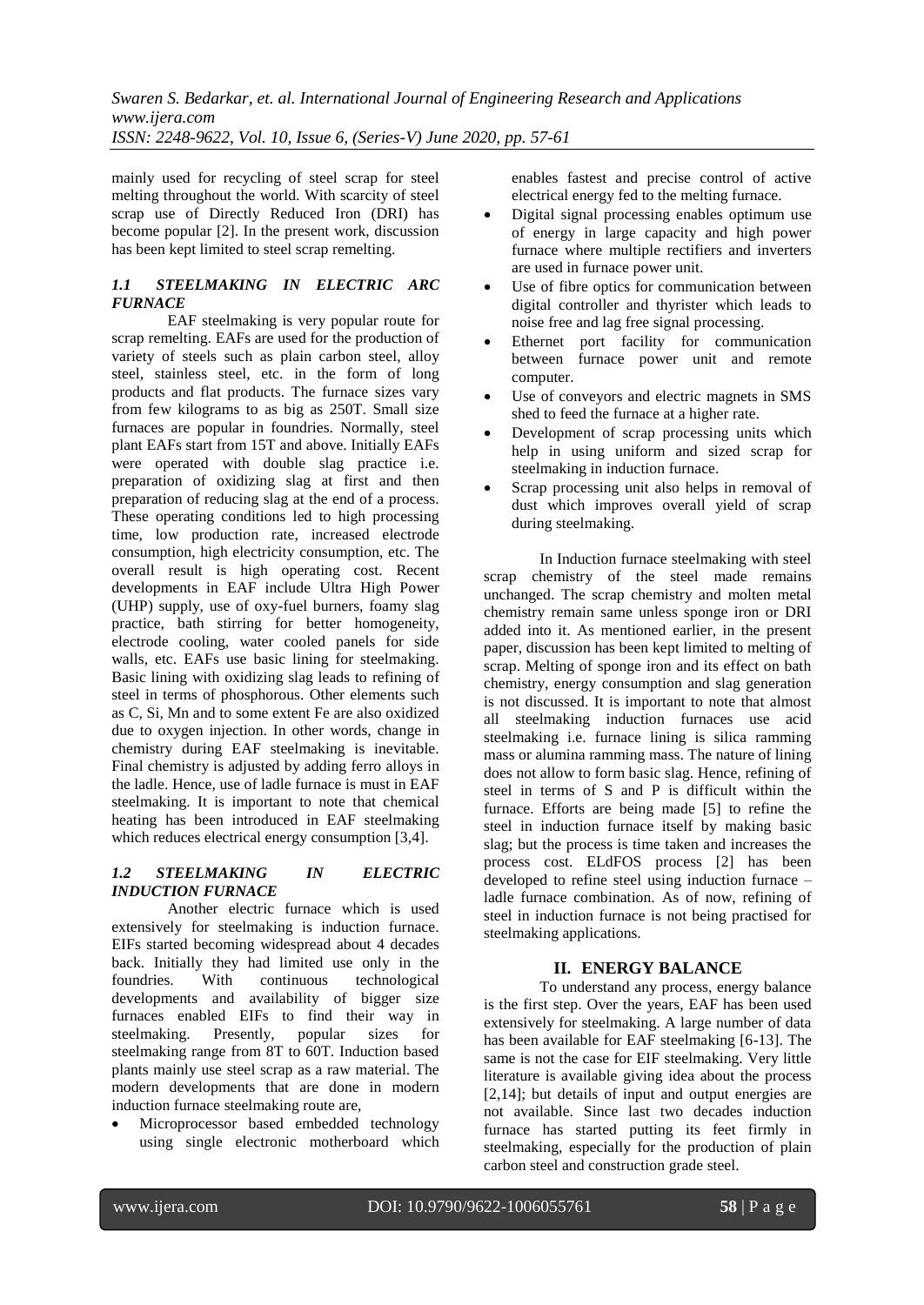

**Figure 1Energy Balance in Electric Steelmaking (a) Electric Induction Furnace (b) Electric Arc Furnace**

A typical energy balance for induction furnace and arc furnace [13] steelmaking has been depicted herewith in Figure 1. For both the furnaces energy balance has been presented for scrap remelting. The left hand side depicts input energy while right hand side depicts output energy. The data for EIF has been collected the from Electrotherm Steel Plant, India, which makes steel using induction furnaces. The comparison has been done for the production of one ton of steel.

Induction furnace uses electrical energy as the source of input energy. Being an electrical furnace, there are some inherent losses of power supply unit. Such losses are termed as converter loss, bus bar loss, capacitor loss, etc. which are considered as the losses of power supply unit. The melting crucible of an induction furnace is made up of copper coil which also incurs the loss in terms of Joule's heating. Additionally, during melting thermal losses arise by various heat transfer mechanisms such as conduction, convection and radiation. Rest of the energy is distributed in off gas, liquid metal and slag. For the duration of melting, volatiles attached to scrap burn into flames. The flame formation is attributed to the combustion of volatiles by atmospheric oxygen. The amount of heat generated by combustion of these volatiles is very little and goes out of the system without any heat transfer. Whatever heat is

generated, maximum about of it is consumed by the nitrogen present in the air. Figure 1(a) depicts energy distribution in various systems of an induction furnace.

Unlike EIF, in EAF chemical energy plays very important role which helps reduction in electrical energy utilization [3,4]. The total energy supplied is utilized in liquid metal, slag, thermal losses, off gas and various other losses. Input energy is supplied in the form of carbon oxidation, combustion of natural gas and volatiles, oxidation of various elements in the metal and oxidation of graphite electrode. Along with these chemical energies, electrical energy is fed into the system by electrode arcing. The energy balance of EAF is depicted in Figure 1(b).

It can be observed that overall specific energy consumption per ton of steel produced in EIF is less compared to EAF. In terms of electrical energy EIF consumes more compared to EAF; however it is important to note that for EIF electrical energy is the only source of heat, whereas for EAF contribution of chemical energy is more than 40%.

#### **III. DISCUSSION**

In any steel plant operating practices differ. Accordingly, distribution of energy in the process also vary. It is very important to capture all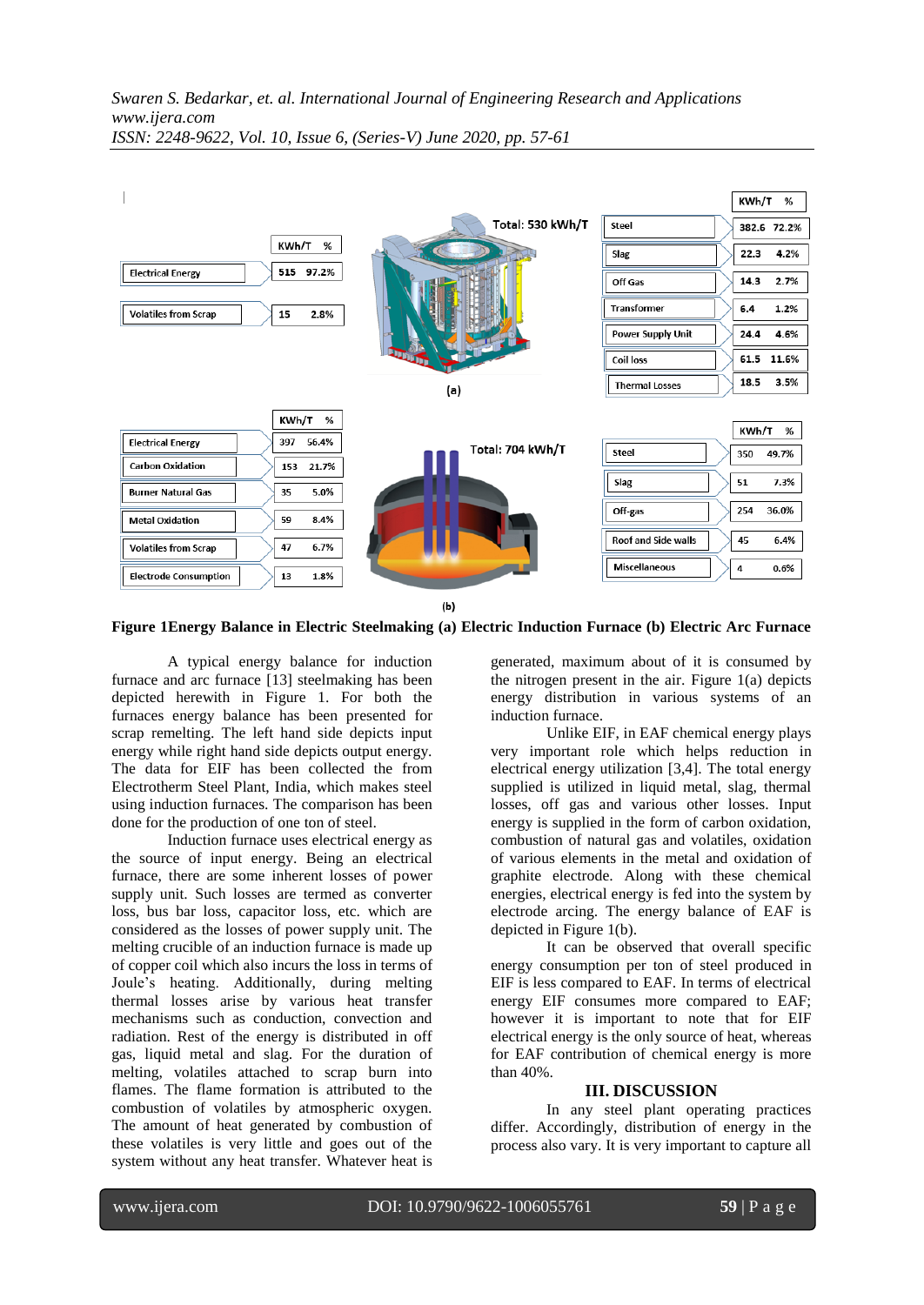the factors affecting the process and based on that proper analysis is to be carried out.

In EAF, arcing is used to melt the scrap, but the arc heat transfer efficiency is very poor; hence, chemical energy is introduced to reduce arcing. Arcing also leads to oxidation of graphite electrodes which incurs additional cost in melting operation. All the input and output energies are depicted in Figure 1(b).

Though EIF and EAF both come under the regime of electric steelmaking, chemical energy plays very important role in modern EAF. Natural gas or any other fuel is combusted above the liquid bath using oxy-fuel burner to carry out chemical heating. This energy is compensated against electrical energy. Another very important practice carried out in EAF steelmaking is foamy slag practice. In this process, carbon and oxygen are injected in the liquid steel bath and slag directly. The formation of CO bubbles generates chemical energy by carbon oxidation. Additionally, similar to BOF operation, direct oxygen is also injected into the liquid bath in EAF prior to formation of foamy slag. The oxygen injection oxidizes Si, Mn, C, Fe and P, which generates chemical energy by exothermic reactions but at the same time reduces the yield of steelmaking process.

It is important to note that the scrap used in EIF is similar to EAF.The steel scrap obtained for steelmaking is obtained from various sources such as automobile scrap, white goods scrap, scrap obtained from various industrial machines, domestic steel scrap, utensils, etc. All these applications make the scrap oily and various volatile materials are attached to it. Many a times it carries grease and various lubricants. These materials burn prior to melting of scrap. Burning of these materials lead to fume generation. Some amount of energy is also liberated due to its combustion. It should be noted that induction furnace works on full volume condition. There is no empty space available above the liquid metal. Moreover during melting cycle, the furnace is to be charged continuously from the top. Many a times the scrap is pushed inside the furnace with the help of scrap pusher. The pushing is also done from the furnace the top. While all these operations are going on, the furnace is under continuous operation. The heat generated within the scrap by induction eddy currents helps combustion of volatile materials which are stuck on the scrap surface. The combustion of these volatiles takes place by oxygen in atmospheric air. Though the combustion generates the heat; it is carried away by the fumes which immediately leave the furnace without any heat transfer between the fumes and the scrap or furnace lining. In absence of sufficient air, many a time the volatiles may leave the furnace in unburned condition. On the contrary, in case of arc furnace, scrap is charged either once or twice during melting cycle. It is not continuous charging. The melting takes place in a closed vessel. Pure oxygen is injected for the combustion of these volatiles. Moreover, about 60-70% volume remains empty above the liquid metal level. Here it is important to note that the heat generated by combustion of volatiles gets transferred to wall. Thus, EAF gets advantage of combustion of volatiles; which contributes significantly as an input energy. Thus, EAF utilizes various sources of heat as input energy. Use of chemical energy and contribution of each component depends on the availability of particular fuel, but at the same time oxygen is available easily and is utilized in combustion of the supplied fuel and is also used for foamy slag practice. Use of natural gas, diesel or LPG depends on economics and ease of availability. As mentioned earlier, EAFs are operated with basic lining. Basic lining allows formation of basic slag which helps refining of steel in terms of P. Final refining and chemistry adjustment is carried out in ladle furnace which is operated with highly basic and reducing slag.

As mentioned earlier and depicted in Figure 1 (a), induction furnace uses only electrical energy as input energy. Induction furnaces are operated on full volume condition. Oxygen injection into the furnace leads to liquid metal splashing, which restricts gas injection in the furnace. Absence of oxygen injection avoids metal oxidation. Hence, metal yield in EIF is always more than EAF by 2-3%. No use of any other fuel in EIF results in low amount of fume generation with low temperature compared to EAF.

### **IV. CONCLUSION**

It is important to note that specific energy consumption specific energy consumption of steelmaking in EIF is less compared to EAF. As far as production of plain carbon steel with long products is concerned, induction furnace is cost effective solution. Considering refining capability of EAF, it is preferred to produce alloy steel and special quality steel. EIFs have restriction in size compared to EAF, as the latter is available in the size as high as 250 T. With the development of modern induction furnaces working on digital platform, the EIFs have become more efficient and are preferred over EAFs for the production of plain carbon steel or construction grade steel with plant capacity upto 1 MTPA.